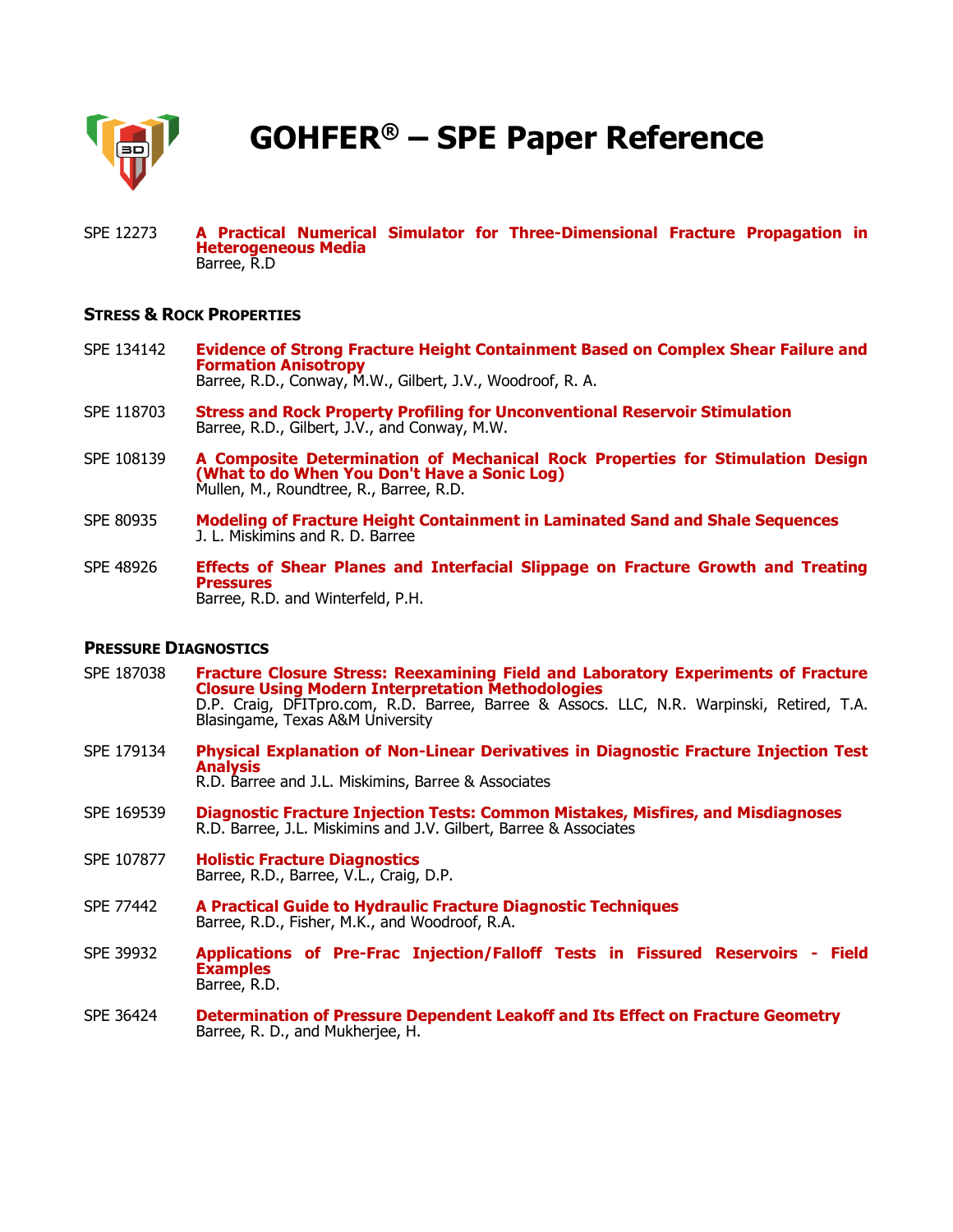### **UNCONVENTIONAL RESERVOIRS**

- SPE 179106 **Fiber-Optics Results from an Intra-Stage Diversion Design Completions Study in the Niobrara Formation of DJ Basin** Muthukumarappan Ramurthy, Halliburton; Joe Richardson and Mark Brown, Bayswater Exploration & Production LLC; Neha Sahdev, Jack Wiener and Mariano Garcia, Halliburton
- SPE 179149 **A Case Study of Completion Effectiveness in the Eagle Ford Shale Using DAS/DTS Observations and Hydraulic Fracture Modeling** B. Wheaton, K. Haustveit and W. Deeg, Devon Energy Corporation; J. Miskimins and R. Barree, Barree & Associates LLC
- SPE 173356 **Calculation and Implications of Breakdown Pressures in Directional Wellbore Stimulation**

R.D. Barree & J.L. Miskimins, Barree & Associates

SPE 169565 **Use of Conventional Well Logs in Selective Completion Designs for Unconventional Reservoirs**

R.D. Barree, Barree & Associates, M.W. Conway, Core Laboratories, and J.L. Miskimins

- SPE 168612 **Economic Optimization of Horizontal Well Completions in Unconventional Reservoirs** R.D. Barree, Barree & Associates, S.A, Cox, PetroEdge Energy III LLC, J.L. Miskimins, J.V. Gilbert, Barree & Associates and M.W. Conway, Core Laboratories
- SPE 168303 **Application of Integrated Advanced Diagnostics and Modeling to Improve Hydraulic Fracture Stimulation Analysis and Optimization** Gustavo A. Ugueto, SPE, Michael Ehiwario, SPE, Abram Grae, SPE, Shell Exloration and Production Company Mathieu Molenaar, SPE, Shell Canada LTD, Kelly McCoy, SPE, Paul Huckabee, SPE, Shell Exloration and Production Company and Bob Barree, SPE, Barree & Associates LLC.
- SPE 167038 **Effects of High Pressure-Dependent Leakoff (PDL) and High Process Zoned Stress (PZS) on Stimulation Treatments and Production** Muthukumarappan Ramurthy, Halliburton: Brian F. Fowler and H. Gordon Harris, University of Wyoming: Robert D. Barree, Barree & Associates
- SPE 151931 **Integrating Geology, Hydraulic Fracturing Modeling, and Reservoir Simulation in the Evaluation of Complex Fluvial Tight Gas Reservoirs** K.M. Ramirez, P.H. Cuba, J.L. Miskimins, D.S. Anderson, and M.M.Carr.
- SPE 140413 **Impacts of Diverse Fluvial Depositional Environments on Hydraulic Fracture Growth in Tight Gas Reservoirs** SPE Production & Operations Journal, February 2013 P.H. Cuba, J.L. Miskimins, D.S. Anderson, and M.M.Carr.
- SPE 134490 **A Comparison of Hydraulic-Fracture Modeling With Downhole and Surface Microseismic Data in a Stacked Fluvial Pay System** SPE Production & Operations
- SPE 114171 **Unconventional Resource Play Evaluation: A Look at the Bakken Shale Play of North Dakota** Cox, S.A., Cook, D.M, Dunek, K., Daniels, R., Jump, C. & Barree, B.
- SPE 107971 **Effects of High Pressure Dependent Leakoff and High Process Zone Stress in Coal Stimulation Treatments** Ramurthy, M., Lyons, W., Hendrickson, R.B. Barree, R.D. Magill, D.P.
- SPE 106269 **Development of a Methodology for Hydraulic Fracturing Models in Tight, Massively Stacked, Lenticular Reservoirs** Green, C.A., Barree, R.D., Miskimins, J.L.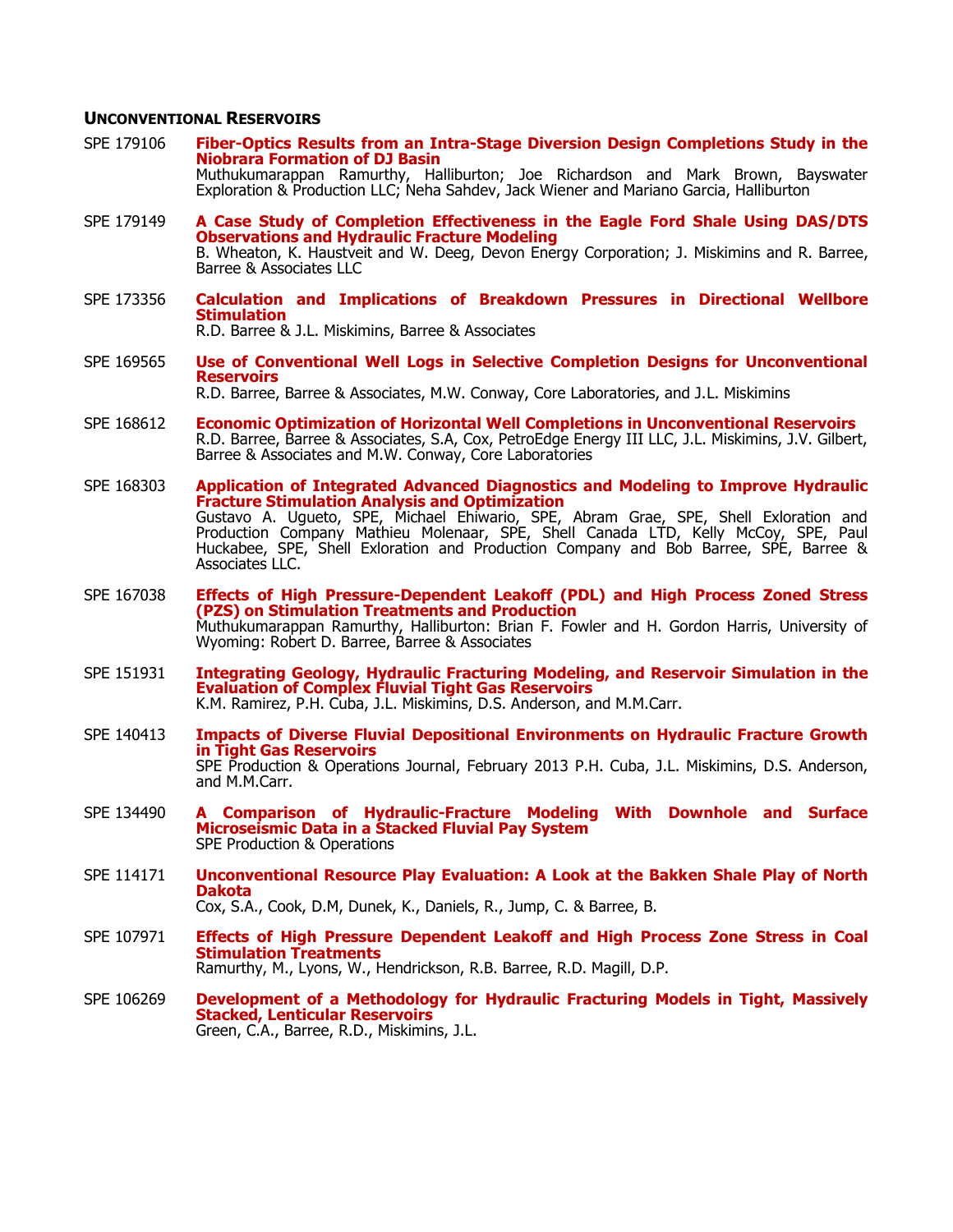# **CONDUCTIVITY & PRODUCTION**

SPE 194355 **The Limits of Fluid Flow in Propped Fractures- the Disparity between Effective Flowing and Created Fracture Lengths** R.D. Barree, Barree & Associates LLC; R.J. Duenckel and B.T. Hlidek, Stimlab Inc. SPE 187451 **Proppants- What 30 Years of Study has Taught Us**  R.J. Duenckel, Stim-Lab; R.D. Barree, Barree & Assocs. LLC; S. Drylie, L.G. O'Connell, K.L. Abney, Stim-Lab; M.W. Conway, Consultant; N. Moore, F. Chen, Stim-Lab SPE 179135 **Generic Correlations for Proppant Pack Conductivity** R.D. Barree and J.L. Miskimins, Barree & Associates LLC; M.W. Conway and R. Duenckel, Stimlab Inc. SPE 123342 **Production Analysis of Multiply Fractured Horizontal Wells** J.V. Gilbert & R.D. Barree, Barree & Associates LLC SPE 111285 **Evaluation of the Effect of Complex Reservoir Geometries and Completion Practices on Production Analysis** Cox, S. A., Sutton, R. P., Stoltz, R. P., Barree, R. D. and Conway, M. W. SPE 109561 **Multiphase Non-Darcy Flow in Proppant Packs** R.D. Barree, Barree & Associates LLC and M.W. Conway, Stim-Lab, Inc. SPE 89325 **Beyond Beta Factors: A Complete Model for Forchheimer and Trans-Forchheimer Flow in Porous Media** R.D. Barree, and M.W. Conway SPE 84491 **Closing the Gap: Fracture Half Length from Design, Buildup, and Production Analysis** R.D. Barree, S. A. Cox, J. V. Gilbert, and M. Dobson SPE 84306 **Realistic Assessment of Proppant Pack Conductivity for Material Selection** R.D. Barree, S. A. Cox, V. L. Barree, and M.W. Conway

# **RE-FRACTURING**

- SPE 173333 **Refracturing on Horizontal Wells in the Eagle Ford Shale in South Texas – One Operator's Perspective** Mamadou Diakhate & Ayman Gazawi, Pioneer Natural Resources; Bob Barree, Barree & Associates; Manuel Cossio, Beau Tinnin, Beth McDonald, Gervasio Barzola, Pioneer Natural Resources
- SPE 30481 **Effect of Pressure Depletion on Fracture Geometry Evolution and Production Performance** Hemanta Mukherjee and Bobby Poe, SPE, Dowell, a Division of Schlumberger Technology Corporation; Harmon Heidt, SPE, Amoco Production Company; Ty Watson, SPE, Dowell, a Division of Schlumberger Technology Corporation; and R.D. Barree, SPE, Marathon Oil Company

# **FRACTURING FLUIDS**

- SPE 106085 **Selection of Stimulation Fluids and Treatment Design for Low Permeability Reservoirs** Conway, M.W., Lindeman, S.W., and Barree, R.D.
- SPE 73755 **Zero Shear Viscosity Determination of Fracturing Fluids: An Essential Parameter in Proppant Transport Characterizations** Asadi, M., Conway, M.W., Barree, R.D